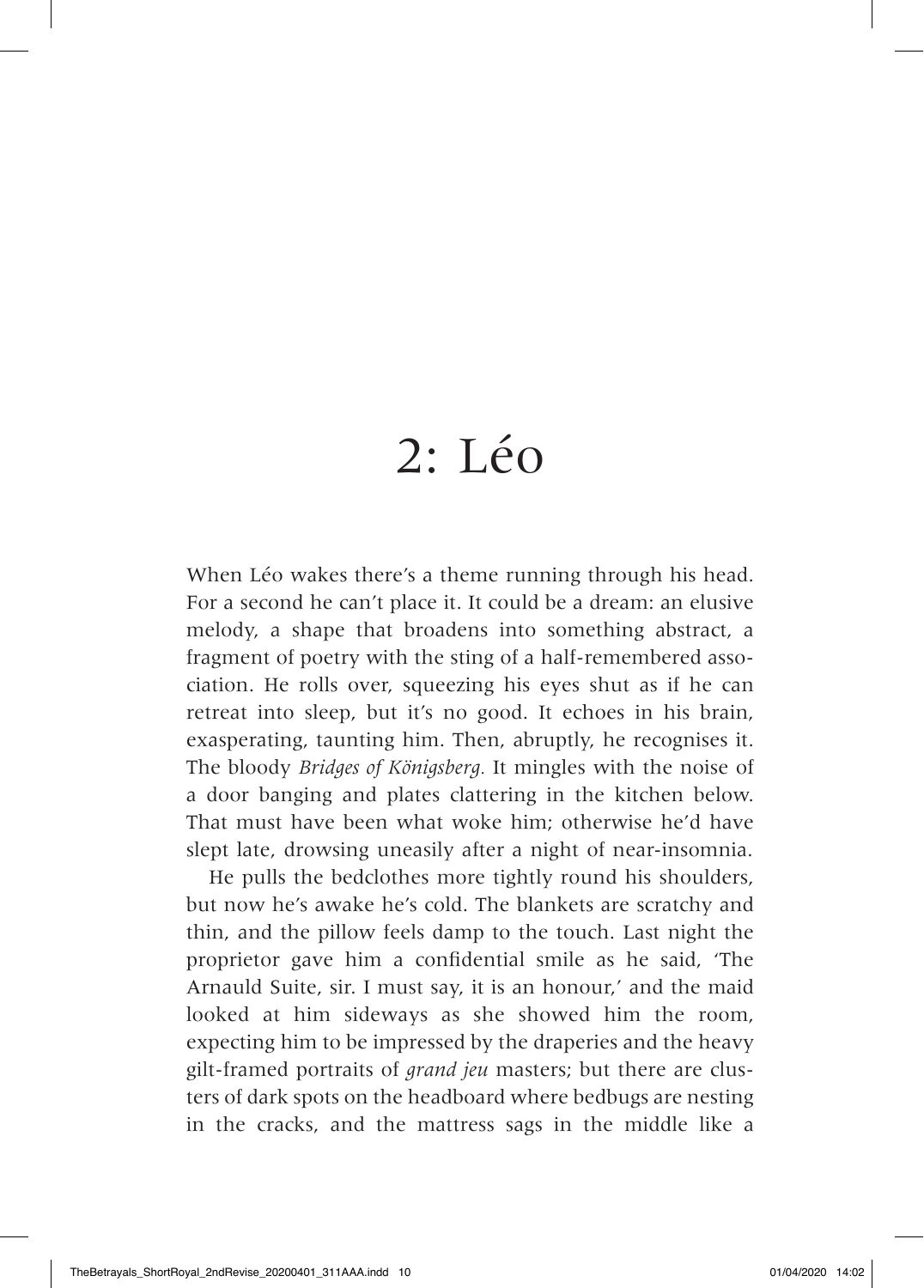hammock. Every time he turned over in the night it jangled and creaked, and now there's a spring digging into his ribs. At this moment, Chryseïs will be spread-eagled under Egyptian cotton sheets, taking up the whole of their bed. She'll still be asleep, golden hair tangled, an errant smudge of eye-black smeared across her temple, while the curtains billow at the open French window and the scent of hot dust and traffic fumes mingles with the roses on the mantelpiece. Sometimes he feels like summer in the city will choke him, but right now, in this mildewed room, he'd give a year's salary to be there, back in his old life. He drags his hands over his face, trying to wipe away the sticky feeling of not having slept properly, and sits up. The theme of the *Bridges of Königsberg* reasserts itself in his head. It's like a stuck record, the move between the melody and the first development of the Eulerian path, then back to that infuriating tune . . . Out of all the games to get into his head, it has to be one he can't stand. He gets out of bed, pulls on his trousers and shirt, and rings for shaving water. 'And coffee,' he adds, as the maid bobs a curtsy and turns to leave. She swings back to him, so eager she almost stumbles, and he notices without caring that they've sent him the prettiest one. 'Coffee first. Make sure it's hot.'

'Yes, sir. Of course, sir. Will there be anything else?'

'No. Thank you.' He sits down next to the window, his back to her. Churlish, but what does it matter? He's not a politician any more.

The coffee, when it arrives, is terrible – half chicory, halfburnt – but at least it's nearly as hot as he likes it, hot enough to warm his hands through the cup. He sips it slowly, watching the sky change colour over the houses opposite. The sun hasn't come up over the mountains yet, and the street outside is still dim, even though it's almost eight o'clock. He should be at home, in his study, halfway through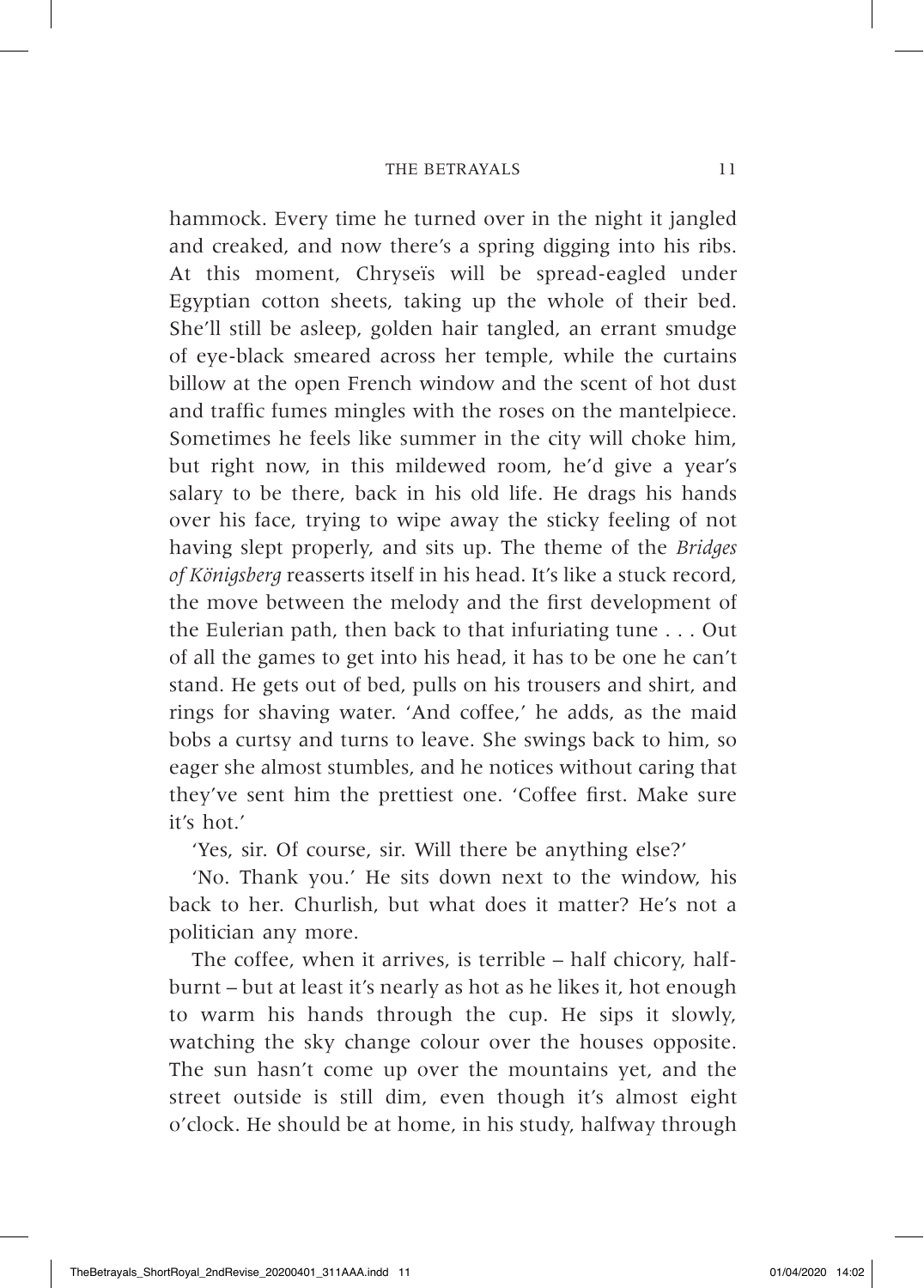his second pot, absorbed in one of Dettler's reports; it gives him an uneasy, itchy sensation, to be sitting here with nothing to do. He was buggered if he was going to trudge up the mountain at dawn, as if he were a student; yesterday he deliberately ordered the car for after lunch, but already he's at a loss, shifting in his musty-smelling chair, wondering whether he's hungry enough to ring for breakfast. How is he going to pass the hours? He winces; the question makes him think of Chryseïs, standing there on the balcony staring at him, the evening after his meeting with the Chancellor. 'What am I going to do?' she said, and he almost laughed at her predictability.

'Have another Martini, I imagine,' he said.

She hardly blinked. 'While you're away,' she said. She fished in her glass with a scarlet-lacquered fingernail, drew out the tiny coil of orange peel and flicked it over her shoulder into the street. 'What do you expect me to *do*?'

'I'll still be paying the rent on the flat.'

'You think I should stay here, alone?'

'At least until you find someone better.' It would have been kinder to say *somewhere*, but he wasn't feeling kind. 'You'll be all right.'

'Oh, thank you. I appreciate your concern.' She tilted her head and stared at him, but for once he didn't feel any answering spark, just weariness. 'Jesus Christ, Léo! I can't—'

'I've told you not to say that.'

'Oh, not that again. I'm hardly saying the rosary, am I? What are you going to do, report me to the Register?' She pushed past him, knocking him with her elbow. She'd had her hair freshly marcelled, and a whiff of chemicals caught the back of his throat. 'I can't believe you fucked this up. I thought you were supposed to be the government's golden boy. Didn't the Old Man say you were—'

'Apparently not.'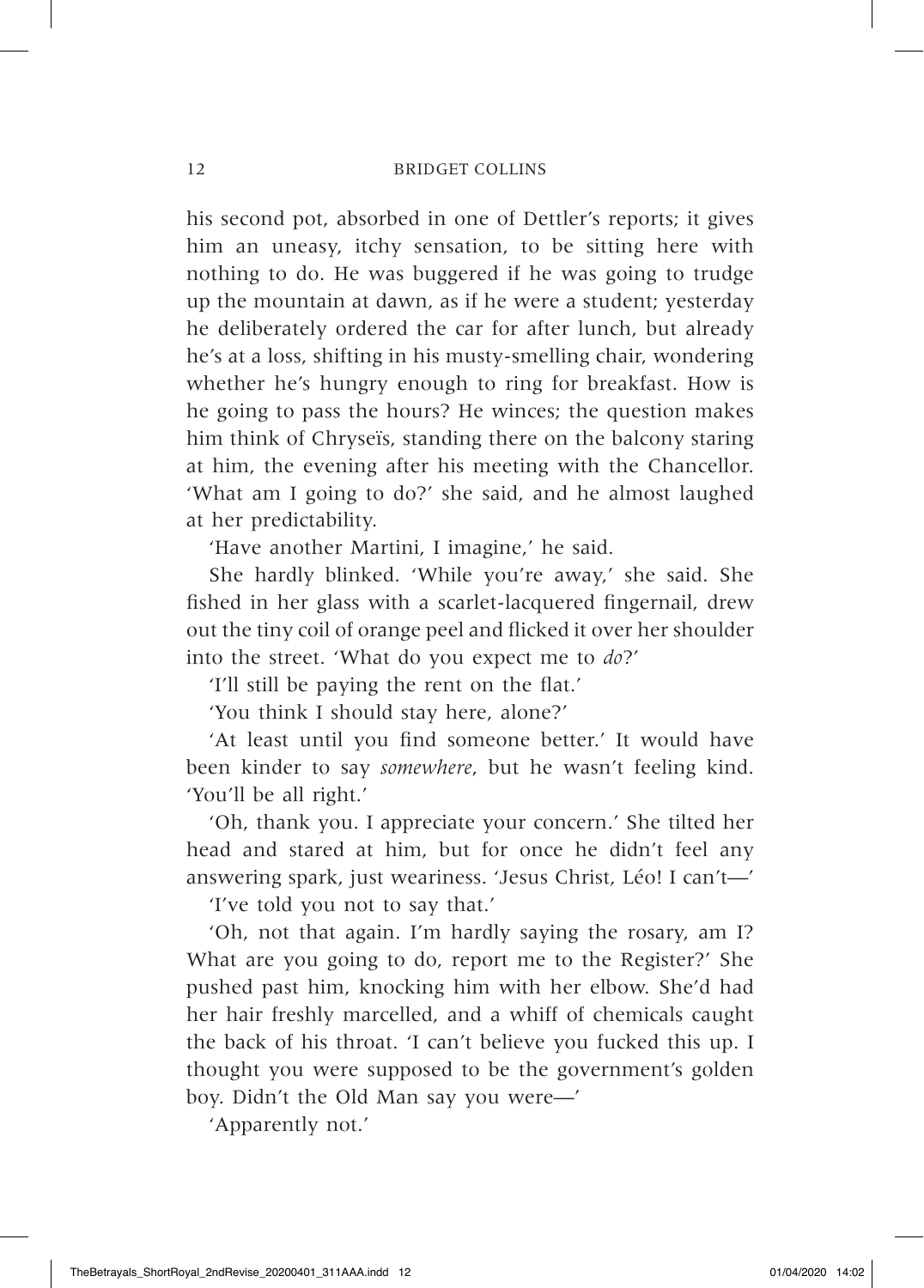'You bloody idiot, how could you? You're a coward, that's what it is – now that the Party's in power, you can't stand the pressure – completely *spineless.*' She kicked viciously at the leg of the chaise longue. Liquid slopped out of her Martini glass and splashed on to her dress. 'Shit! This is new.'

'I'll buy you another one.' He crossed the room to the cocktail cabinet and poured himself a whisky. They'd run out of ice, but he didn't ring for more.

'You'd better. And pay the rest of the bill while you're at it.' Her voice cracked. She collapsed on to a chair. 'Oh, look at me, dressed to the nines . . . I thought he was going to promote you – after Minister of Culture I thought, finally, he's going to get something important. I got all ready to *celebrate*.'

'So celebrate.' They stared at each other. Perhaps, if he'd said the right thing, she might have softened; but then, if she'd softened, he couldn't have borne it.

She got up. She drank the last of her Martini in one go, and reached for her wrap. 'Have a lovely holiday, Léo,' she said, and left.

Now he tries to shrug off the memory. Of all the things he's left behind, Chryseïs is the least of his worries. She's better off than he is, yawning and sitting up in bed, pulling on her negligée and ringing for hot chocolate. She'll be fine. And even if she weren't, would he care that much? He turns away from the thought. A month ago, he'd imagined proposing to her: the breathless articles in society papers, the flash of an extravagant diamond on her left hand, the Old Man's congratulations. Now . . .

There's a tap on the door. It makes him jump; when the door opens he's on his feet, and the maid flinches. 'I'm sorry, sir, I thought I heard you say to come in.'

'Of course. Yes. Thank you.' He waits until she's gone before he crosses to the washstand and splashes his face, blowing air out through his mouth until his heartbeat settles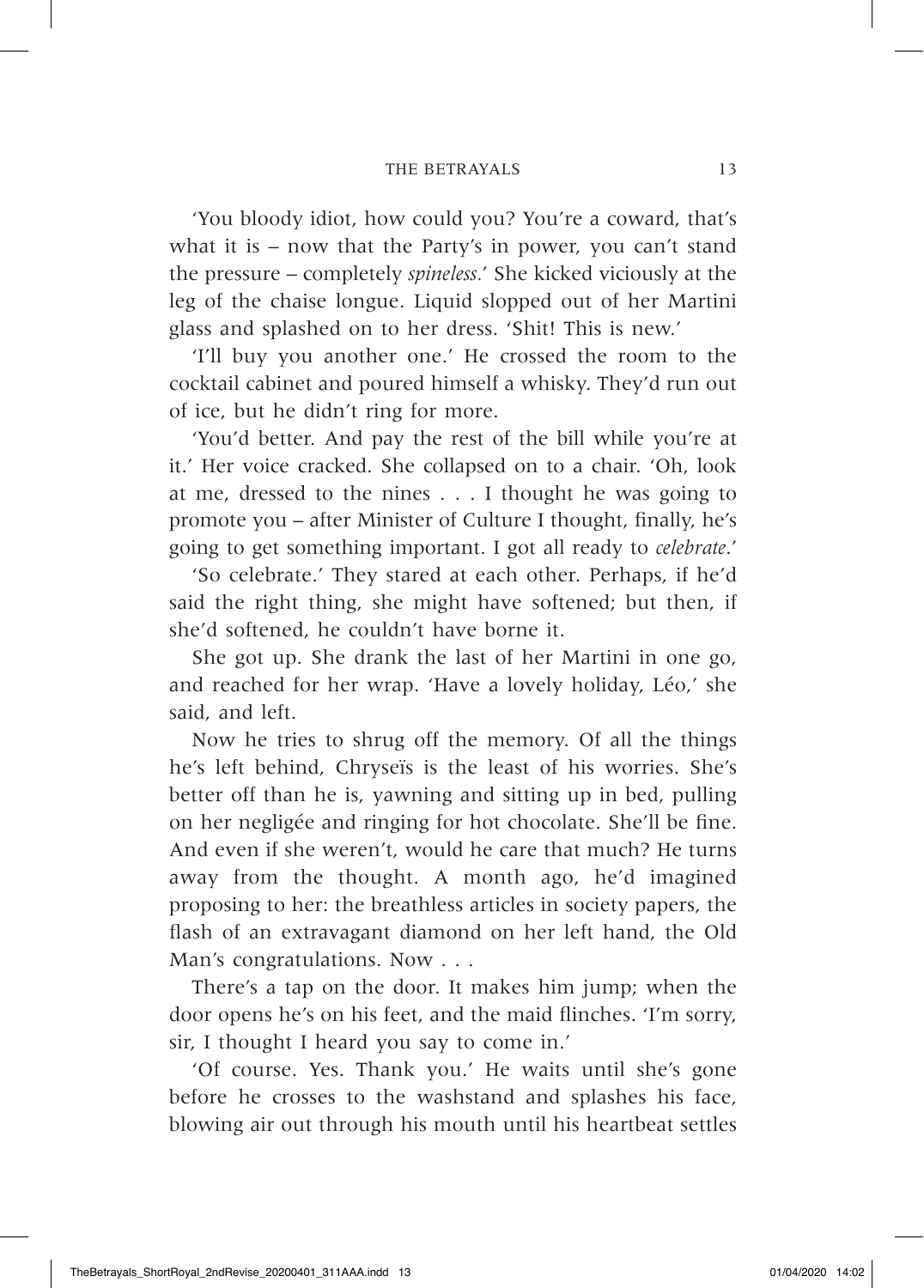and water soaks his collar. He's not afraid; there's nothing to be afraid of. But sometimes moments catch him off guard: the unexpected knock, the car going too fast as he crosses the road, the glint of metal as a drunkard sways into his path and reaches languidly for a hip flask. Ever since the meeting with the Chancellor. Ever since the Chancellor looked at him with that expression, weighing up how much he was worth. He can still feel the chill of it; as though, halfway through a shooting party, a friend had swung his gun casually to point it into Léo's face. And, a split second behind, the humiliation that he'd been such a bloody fool not to see it coming, to think it was all a friendly, civilised game . . . To have walked into the office a little nervous, of course – like being brought up in front of the Magister Scholarium – but sure that the Old Man would come round, only slightly disconcerted when it was the Chancellor and not the Old Man himself who was sitting behind the desk with Léo's letter in front of him. 'Ah, Léo,' he said. 'Thank you for coming. I trust I haven't interrupted anything?'

'I'm sure Dettler can manage without me for an hour.'

'Well, we must certainly hope so.' He picked up the telephone. 'Tea, please. Yes, two cups. Thank you. Sit down, Léo.'

He sat. The Chancellor folded his hands and bowed his head as if he was about to say a prayer. 'Léo,' he said, at last, 'thank you for your letter. We all admire your passion and your energy, you know that. And it is in a young man's nature to be forthright. So thank you for your honesty.'

'As Minister for Culture, I felt it was only right to ask if I could talk things through with the Prime Minister before the Bill goes to the vote.'

'Naturally. And he was very sorry he couldn't be here today. I know he was very interested in your point of view. He asked me to say that he admires your courage.'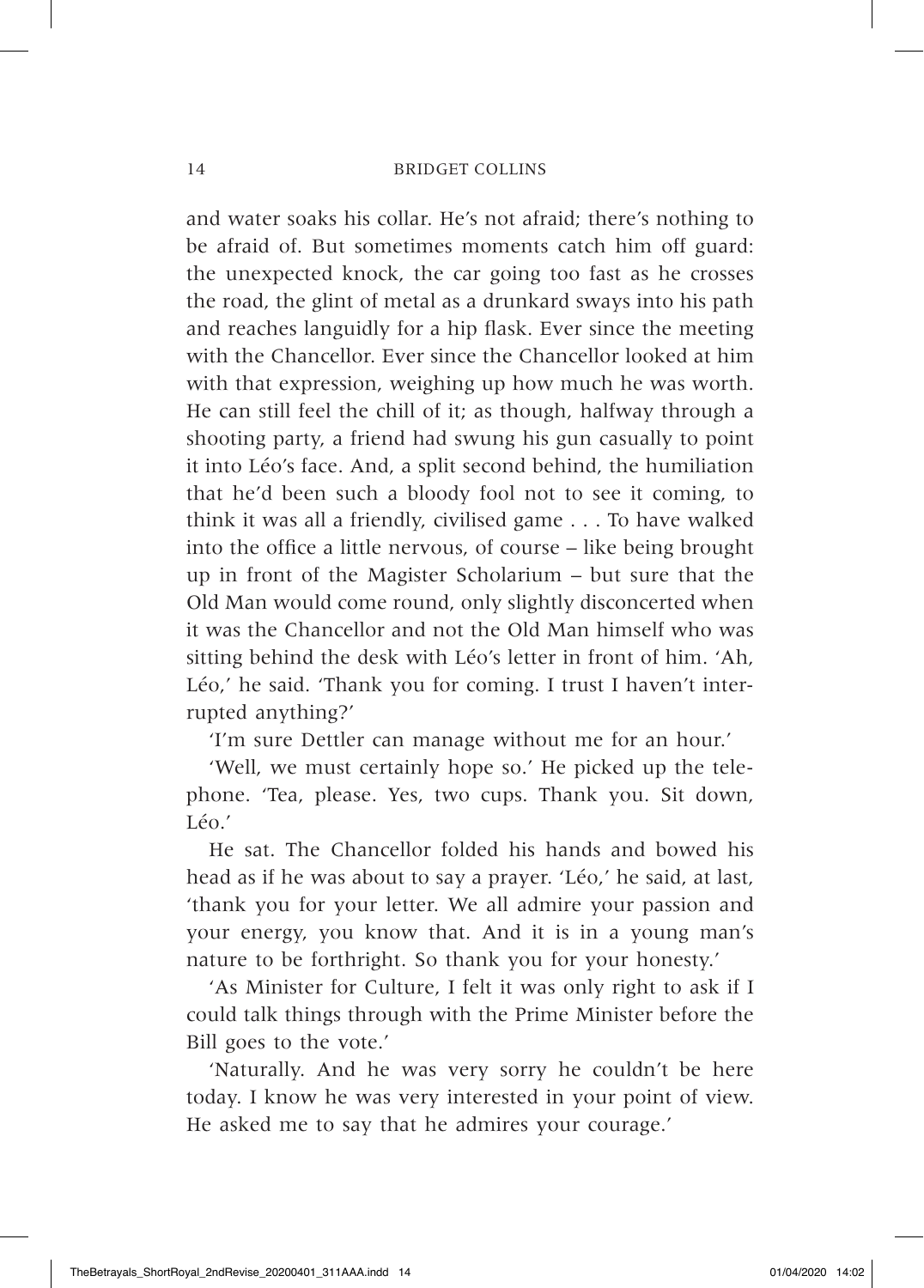Perhaps it was then that the first misgiving slid coldly down Léo's spine. 'The proposals are quite extreme, Chancellor – all I was suggesting was that we reconsider—'

'He was also rather . . . surprised.' The Chancellor glanced past him at the door. 'Come in. Ah, biscuits! Good girl. Yes, put it down there. On the coffee table.' The secretary began to unload her tea-tray, and the Chancellor gestured to the sofa. 'Léo, please . . .'

Léo got up, crossed to the sofa, and sat down again; but the Chancellor hesitated and walked to the window, gazing out with his hands behind his back. 'What was I saying?'

'You said the Old M— that the Prime Minister was interested in what I wrote.'

'A better phrase would be "taken aback", I think.' He waved a hand at the glinting array of china. 'Please don't stand on ceremony, young man. Help yourself to a cup of tea.'

Léo poured a cup of tea, added lemon, stirred it and raised it to his lips. Then he put the cup and saucer down, conscious of the tension in his wrist. How many times, sitting here with the Old Man, had he heard the tell-tale rattle of porcelain, as other men tried to master their shaking hands? But this was different; *he* was different. It was simple hospitality, surely. Not a test, not an ordeal. When he looked up the Chancellor was smiling at him.

'Ah, Léo, my dear boy. Well, not really a boy – forgive me, the privilege of age . . . How old are you, remind me? Twentyeight, twenty-nine?'

'Thirty-two.'

'Really? Well, never mind . . .' He turned to look out of the window, idly tugging at the curtain-cord. 'The point is, Léo,' he said, 'that your letter was rather unfortunate.'

He didn't answer. For a vertiginous, dislocated moment he expected the Chancellor to draw the curtains across, as if someone had died.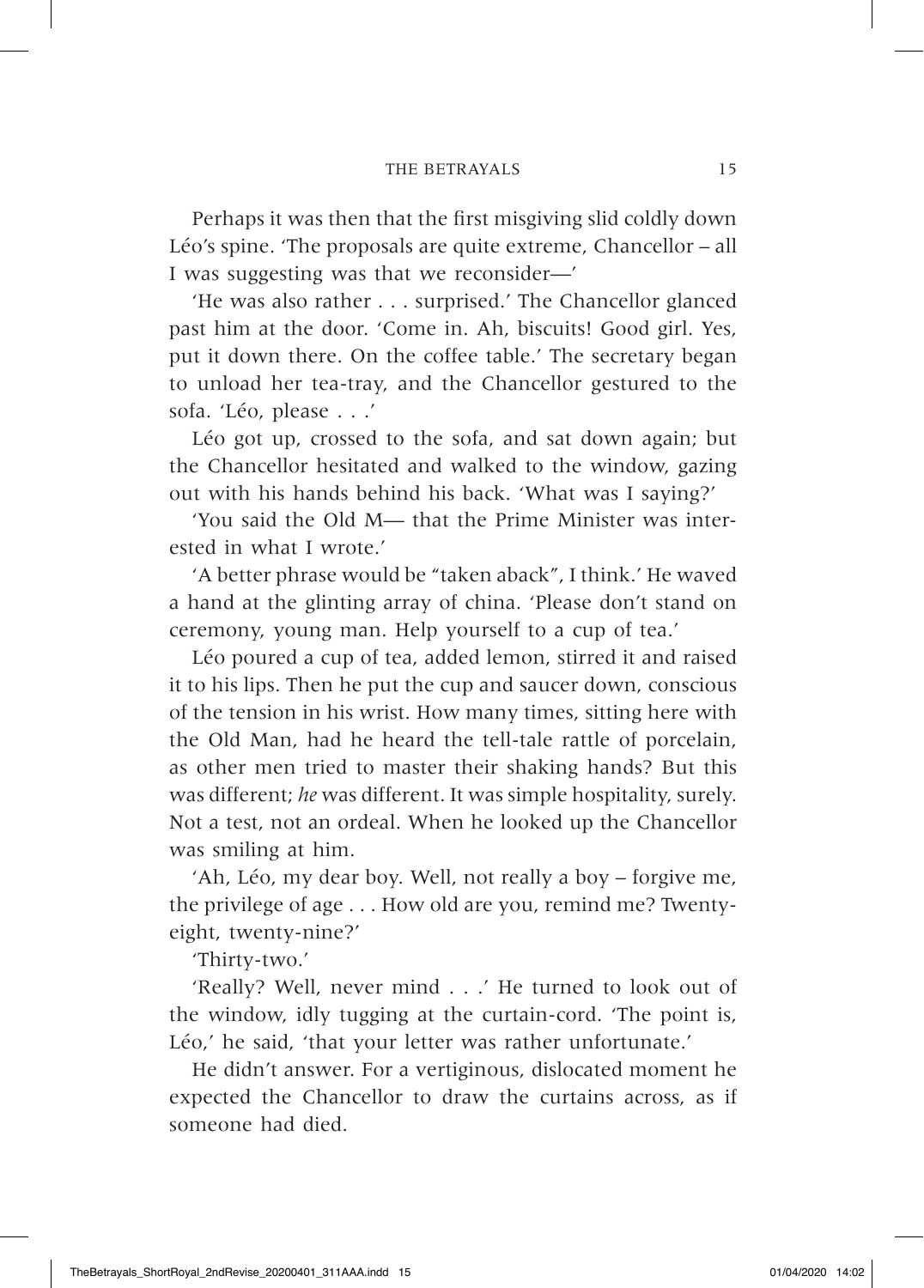'To put it frankly . . . We are disappointed, Léo. You seemed to have such a promising career in front of you. We were confident in your abilities. Here is a young man, we thought, who can help bring the country into a new, prosperous, liberated era, who understands the Party's vision, who will lead the next generation when we are too old to carry the burden any more . . . I thought you shared that dream, Léo.'

The past tense was like a needle, digging deeper and deeper. 'I do, Chancellor – I absolutely share the Party's ideals.'

'And yet your letter suggests that you do not.'

'Only this one particular – this one section of the Bill . . .' 'You find the measures to be – what was your phrase? – "irrational and morally repugnant", in fact.'

'Did I? I don't remember saying repug—'

'Please – feel free – if you would like to refresh your memory.' The Chancellor waved towards the desk. The letter was there, on the blotter, Léo's signature a dark scrawl at the bottom. There was a pause.

Léo swallowed. His mouth had gone very dry. He shook his head. 'I may have been slightly too emphatic, Chancellor. I apologise if I—'

'No, no, dear boy.' The Chancellor flicked his hand at the words. Léo almost saw them dropping to the carpet like dead flies. 'Too late. I regret your impulsivity as much as anyone, but it serves no purpose to dwell on it.' Finally he turned and met Léo's eyes. It was the way Léo's father looked at broken objects in his scrapyards, wondering whether they were worth the space they took up. 'The question is,' he said, 'what do we do with you now?'

'I – what? You mean—'

'We cannot possibly have a cabinet minister who is lukewarm about our policies.' The Chancellor frowned. 'You are an astute politician, Léo, you must understand that.'

'Hardly *lukewarm*.'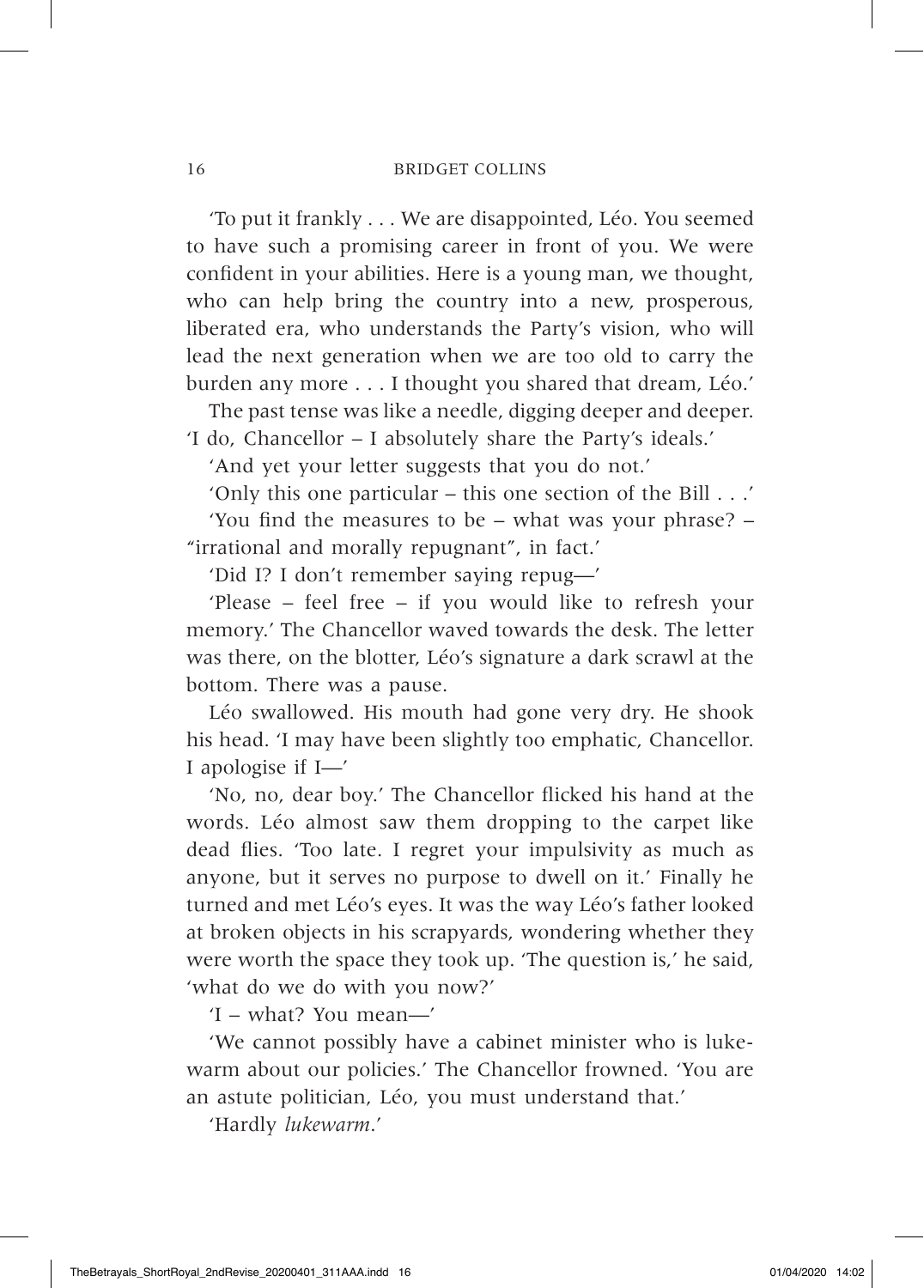'Please.' He held up his hand. 'I am as sorry as you are, believe me. As is the Old Man. But if we cannot trust you . . .'

'Chancellor, please – I honestly don't think—'

'Be quiet.' The bell of an ambulance clattered past, distantly. Léo's mouth tasted bitter, but he didn't trust himself to lift his cup of tea without spilling it. The Chancellor strode to the desk, picked up a piece of paper, and put it down on the low table in front of Léo. A letter. *To whom it may concern* . . . 'Here is a letter of resignation.' He put a fountain pen down next to it. 'Be sensible, Léo. If you read it, you will find that we have made matters easy for you. In recognition of the work you have done for the Party. The Old Man is fond of you, you know. I think you will agree it is an elegant solution.'

He had to blink to make the words come into focus . . . *honoured to have served . . . contribution to the Prime Minister's vision . . . glorious prosperity, unity and purity . . . but others are better fitted . . . in my heart of hearts, I have always yearned . . .* He looked up. 'I don't understand.'

'I would have thought it was fairly self-explanatory.'

'You're saying – you want me to say—' He stopped, and looked again at the letter. '"I am proud to have done my best as Minister for Culture, but it is as a humble student of the *grand jeu* that I long to leave my mark." What is this?'

The Chancellor sat down opposite him. He poured a cup of tea and tapped the spoon on the gilt edge of the cup with a brittle *ting*. 'You were the only second-year ever to win a Gold Medal at Montverre, were you not?'

'You know I was. Is that relevant?' It sounded more belligerent than he meant it to.

'You have played a very highly regarded part in the election of this government, Léo. But you were never cut out to be a politician – you repressed your personal wishes for as long as you could, in order to help bring about the greatest political success of this century – but you have never been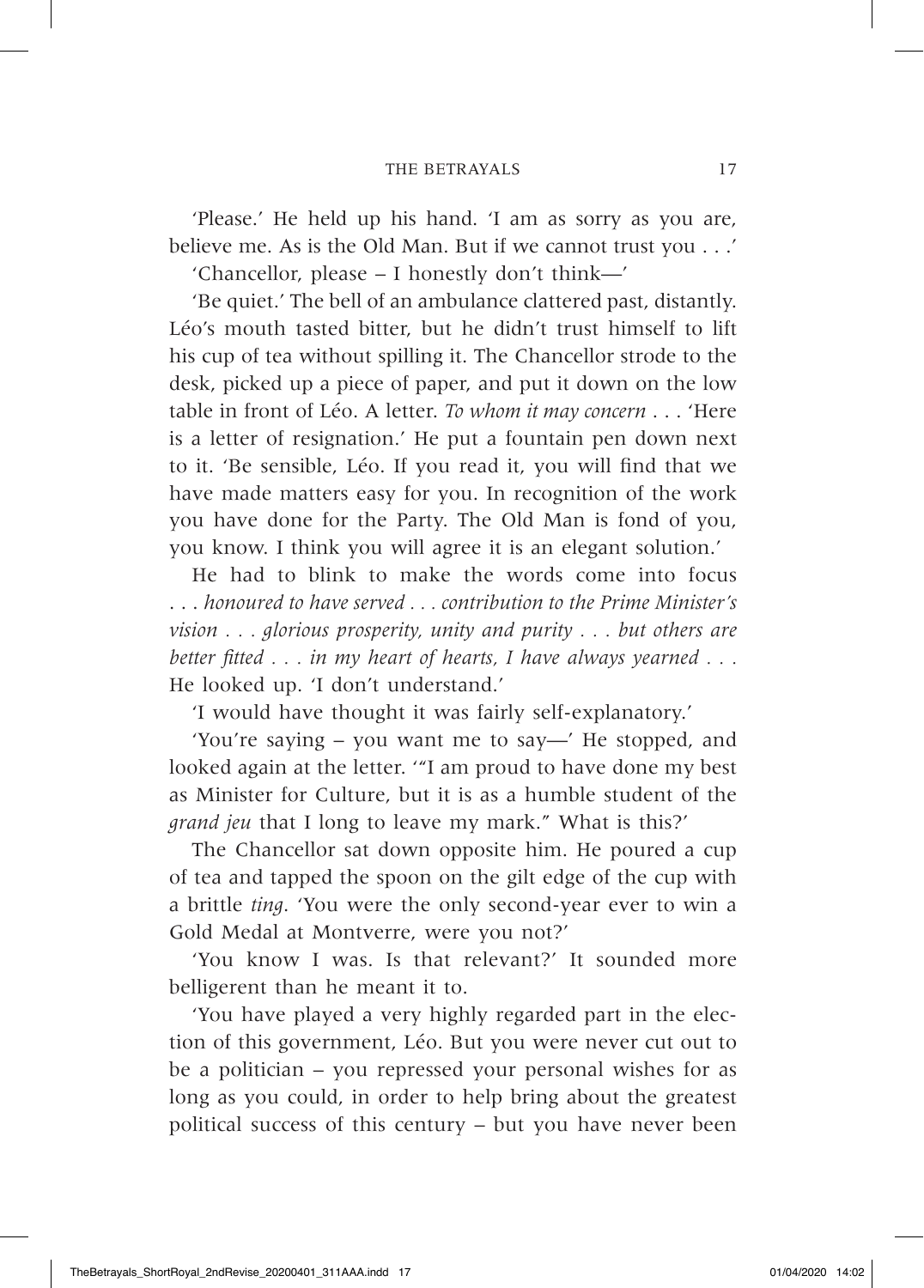able to forget the dream of going back to Montverre to study our national game – and now that the country's future is assured, you finally have the opportunity . . . It is a touching story, the artist returning to his roots, fulfilling his vocation. Who knows, it's possible you will be of use to us there.'

'But I don't—'

The Chancellor put his teacup down. It was a smooth movement, almost casual; and yet it made Léo flinch. 'Either you are being deliberately obtuse,' he said, 'or you are a complete simpleton. Which, until yesterday, I would have sworn you were not.' He sighed. 'I don't know how much more clearly I can put this.'

Léo heard himself say, 'Perhaps in words of one syllable.' The Chancellor raised his eyebrows. 'You have a very easy choice. Either you sign this letter, tell the papers the same story, and retire to Montverre for as long as we deem it necessary, or the Prime Minister will be forced to deal with you more . . . forcefully.'

'You mean someone will find me in a ditch with my throat cut?' It came out as a joke. But it sat unanswered in the silence, solid and monstrous, until he realised it hadn't been a joke at all. He fumbled to get the cap off the fountain pen and signed the letter without reading the rest of it. His signature was hardly recognisable. Underneath the first copy was another. He paused, without looking up. 'There are two of these.'

'One is for you to keep. For future reference. We'll see about arrangements for Montverre – it'll be a few weeks, I imagine. Your resignation will be formally accepted then. In the meantime, Dettler will carry out your duties.' The Chancellor took a sip of tea. 'It goes without saying that you won't attempt to interfere with the progress of the Bill.'

'I see.' He hesitated. Then he put the lid back on the pen, focusing on his fingers as if only his eyes could tell him what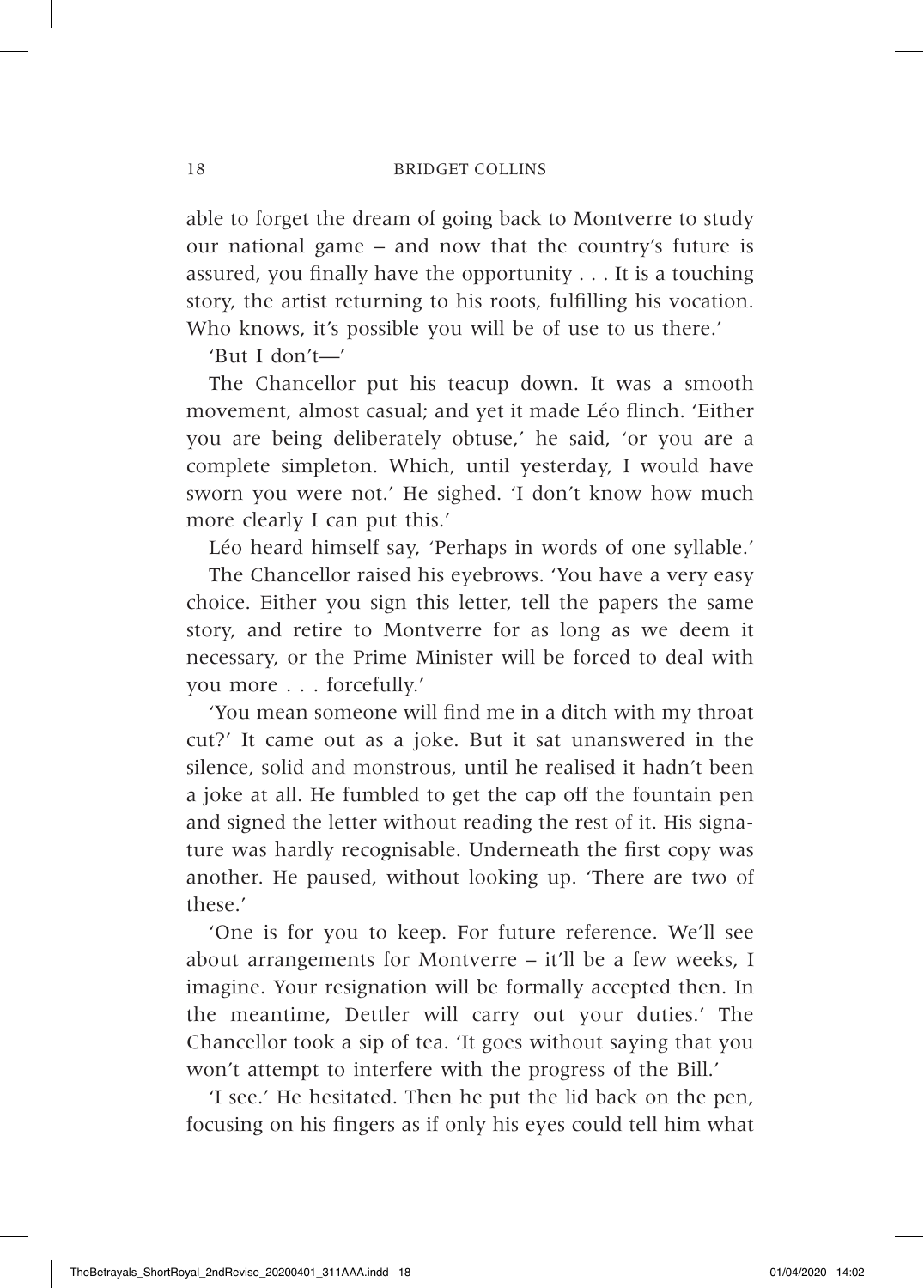they were doing. 'Chancellor . . . please believe that I had no intention—'

The Chancellor got to his feet. 'I don't think I need keep you any longer.'

Léo folded the second copy of the letter and put it in his jacket pocket, next to his heart. Then he stood up, too. Somewhere a phone was ringing, a secretary was typing, the business of state was rolling on. It was as if he'd taken his hands off a keyboard and heard the music continue. He straightened his tie. 'Well . . . thank you, Chancellor. If we don't see each other again, good luck with government.'

'Thank *you*, Léo. I hope our paths will cross again, eventually.' The Chancellor made his way to the desk and sat down, reaching for his address book. 'Good afternoon, Léo. From now on, if I were you, I would be very, very careful.'

Léo shut the door behind him. The secretary – Sarah – glanced up at him and then quickly down again. He smiled at her, but she kept her head down, scribbling something in a notebook; when he walked past her desk he saw over her shoulder that it was a tangle of meaningless lines, not even shorthand.

He came out onto the landing. Two civil servants climbed the stairs, halfway through a conversation: '. . . measures only reflect the times,' the first said, and broke off to nod at him. Automatically he nodded back; then, with a jolt, he saw that the second, lagging a little behind, was Emile Fallon. It was too late to duck away. Instead he said, 'Emile, long time no see, how are you? I'm afraid I must dash,' all in one tight breath.

'Ah, Minister,' Emile said, 'yes, indeed, let's catch up soon,' twisting mid-step to give Léo a sliding smile as he passed. There was something worse than straightforward malice in his face: irony, maybe, or – oh God, worst of all – compassion. Clearly news of Léo's resignation had already spread to the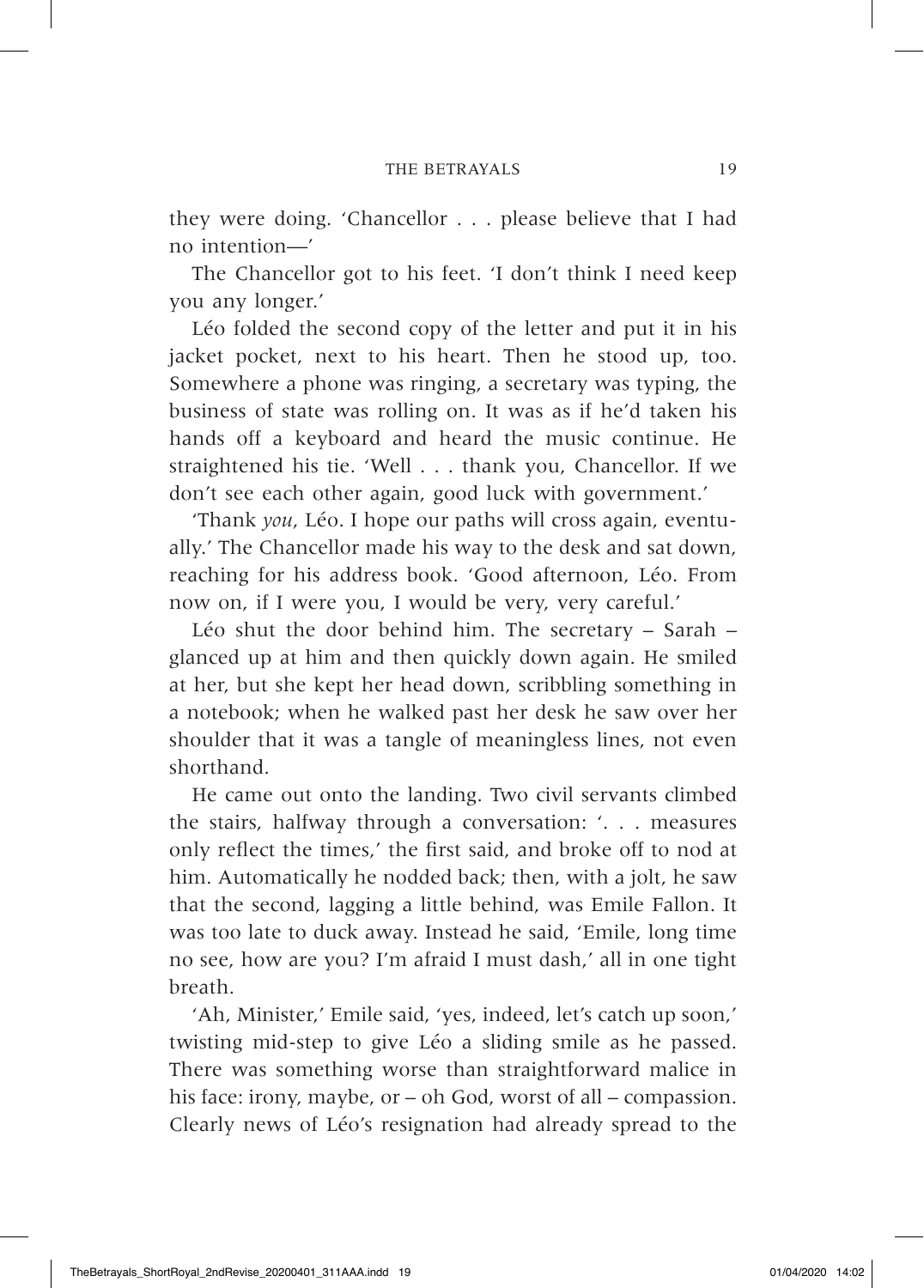Ministry for Information. Léo waited for them to disappear through the door opposite, holding his own smile in place as if it was a physical test.

He was alone. Cadaverous portraits of statesmen watched him impassively from the walls. The dark carpet muffled every sound; he might have gone deaf. He leant against the wall; then he slid down into a crouch, his blood singing in his ears, nausea wringing sweat from every pore. His chest hurt. The air made a faint rasping sound as it went in and out of his lungs. He shut his eyes.

Slowly the sickness eased. He pushed himself back to his feet and placed one hand on the wall, fighting for balance. If anyone saw him like this, if the Chancellor emerged or Emile came back . . . He stood up straight, wiped his face on his sleeve and smoothed his hair. Now only his damp collar could give him away, and it was a warm day; he would walk past the girl in the lobby downstairs and she wouldn't look twice. He could pretend that nothing had happened – that, in fact, he had sent in his resignation, explained himself to the Chancellor, and been set free. He almost believed it himself.

But when he got to the half-landing, something made him look back. There on the wallpaper, almost black on the green pattern, was a dark smear: the mark his sweaty hand had left, as he tried not to throw up.

He shaves and puts on his jacket and tie, and orders more coffee. The maid offers him breakfast, but he can't bring himself to accept. By the time he's drunk the coffee the sun has cleared the houses and is shining into the street. Warmth creeps along the floor, reaching out for him. He can't sit here all morning. He walks to the railway station and buys a paperback novel from the bookstall. There's a line of porters waiting for the first train; the third- and second-years must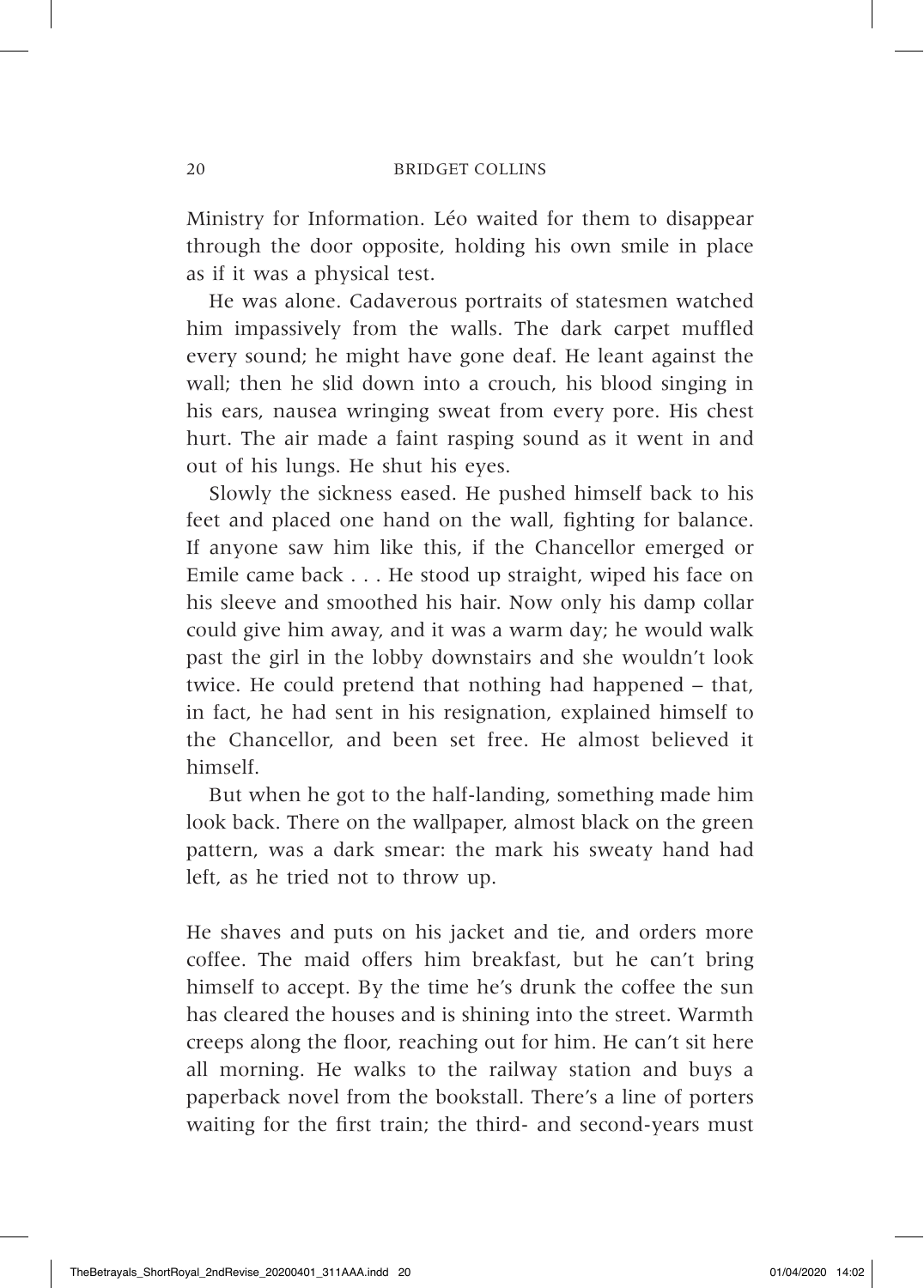have gone up last week, a few days apart, and today it's the first-years' turn to flood the town for a night. The train arrives as the bookseller gives Léo his change. He pauses, squeezing the coins in his hand, watching the young men pile excitedly on to the platform. There are a few families, too – bluestocking sisters, proud mamas, mulish younger brothers – who've come along to give their clever boys a good send-off, and get a few days of mountain air while they're at it. They're not allowed up to the school, of course, and they probably won't even be awake to wave goodbye tomorrow when the new scholars slog up the path at dawn. 'Oh – how lovely,' a woman calls to her son, staring across the valley towards Montverre-les-Bains. She points at the Roman bath-house in the distance. 'That must be *it* . . .'

Léo shoves his change into his pocket. He bends his head as he joins the stream of people surging through the ticket office, afraid that someone will recognise him; but they're all too intent on themselves. They have to summon taxis, get trunks loaded, find the grandly named hotels before the sun gets too fierce. No one looks twice at Léo. He ducks into a grimy little café and watches until the square in front of the station is empty again, waiting in the quiet sunshine for the next train. There's a newspaper on the bar, and he catches sight of the headline: *Minister of Culture's Shock Resignation*. But he doesn't reach for it. Dettler showed him a draft a couple of days ago. 'If there are any suggestions you would like to make, Minister?' he said, offering Léo a blue pencil with a funeral director's delicacy. 'It'll be in Monday's paper; that way you'll be safely— that is, you won't be too troubled by the attention.' But Léo waved the pencil away. He didn't care any more what they said about him; and he still doesn't. He drags his eyes away from the paper, sits down at a table in the window and opens the cheap novel he's bought. It's a translation from the English, a detective story: the sort of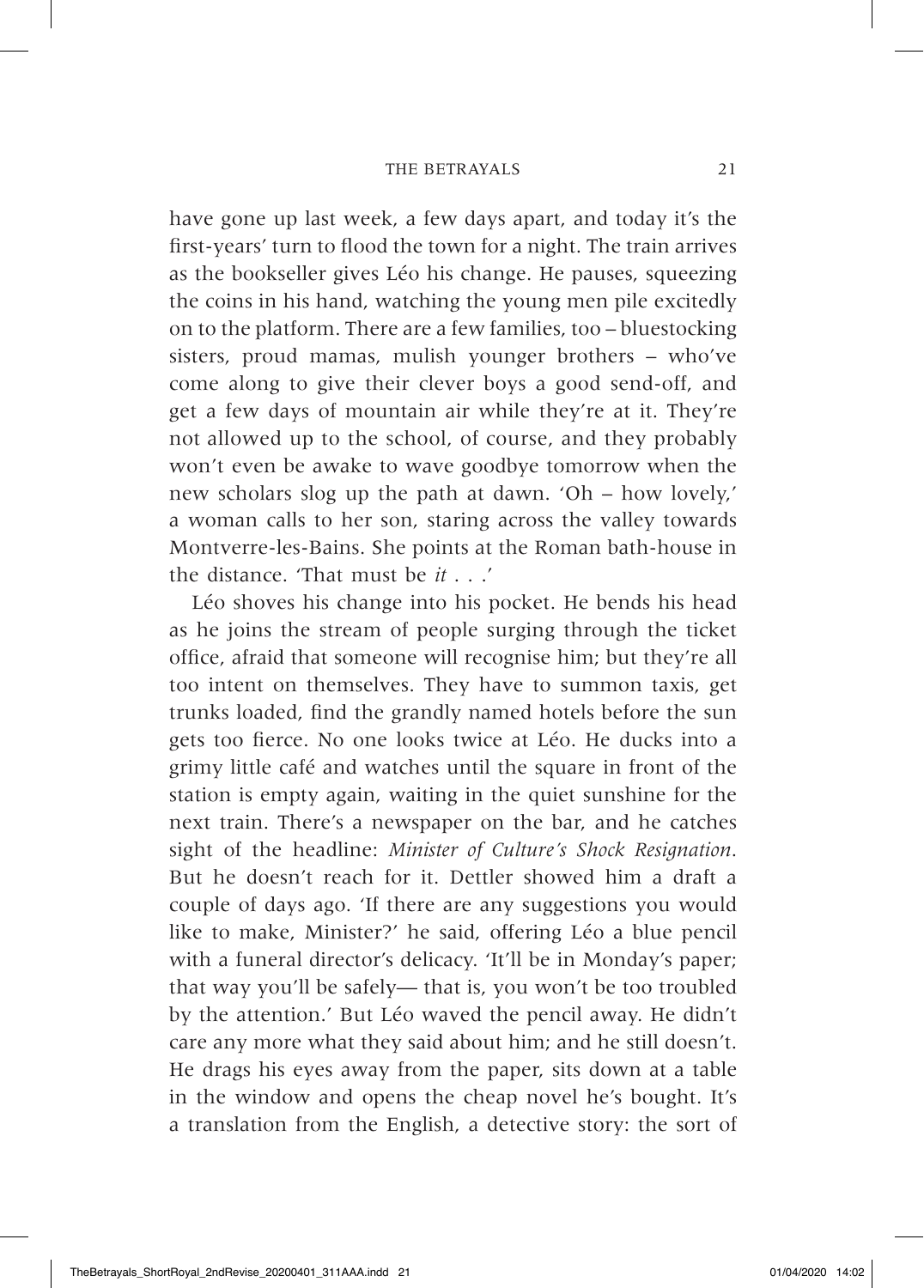thing Chryseïs devours in one go, curled on the chaise longue with a box of chocolate creams. He doesn't know what made him buy it, except that he can't think of any other way to pass the time. But after he's read the first page three times he puts it aside. When the National Heritage Bill goes through, fiction will be taxed to the hilt and foreign fiction will be virtually unaffordable, even for people like him. What was it the Old Man said? *We must find ways to cherish and protect our national game, which – as you know, Léo – is so much more than a game . . .* At the time Léo thought he was right; or, at least, not wrong enough to warrant disagreement. He never disagreed with the Old Man, that was how he rose so high, so quickly. Not until the Culture and Integrity Bill.

He gets up. The waiter, who has been slouching in the shadows doing a crossword, jumps to his feet and says, 'What can I get you, sir?' but Léo is already slipping out of the door. The station clock chimes ten. Only ten! Maybe he'll get the car sent early. He walks up the hill towards the Palais Hotel, but when he gets there the foyer is full of people. A portly woman in a plumed hat is gesturing fiercely at the proprietor. 'His father stayed in the Arnauld Suite thirty years ago,' she says. 'I requested it especially – yes, but *why* hasn't the maid been able to . . .?' Léo turns aside without bothering to listen to the rest. He walks up the street until he reaches the end, a little run-down church and a few ramshackle houses. A path leads up into the forest, climbing steeply, but there's no signpost. It might be a shortcut to the school, or it might be merely a goatherd's track up to the high pastures or Montverre-les-Bains. It's not the road he slogged up on foot as a scholar, at the beginning of every term – the road he'll be driven up this afternoon, while the gradient pushes him back in his seat and the chauffeur winces at every pothole. He can pause here, leaning on a tumbledown wall, without being reminded of anything.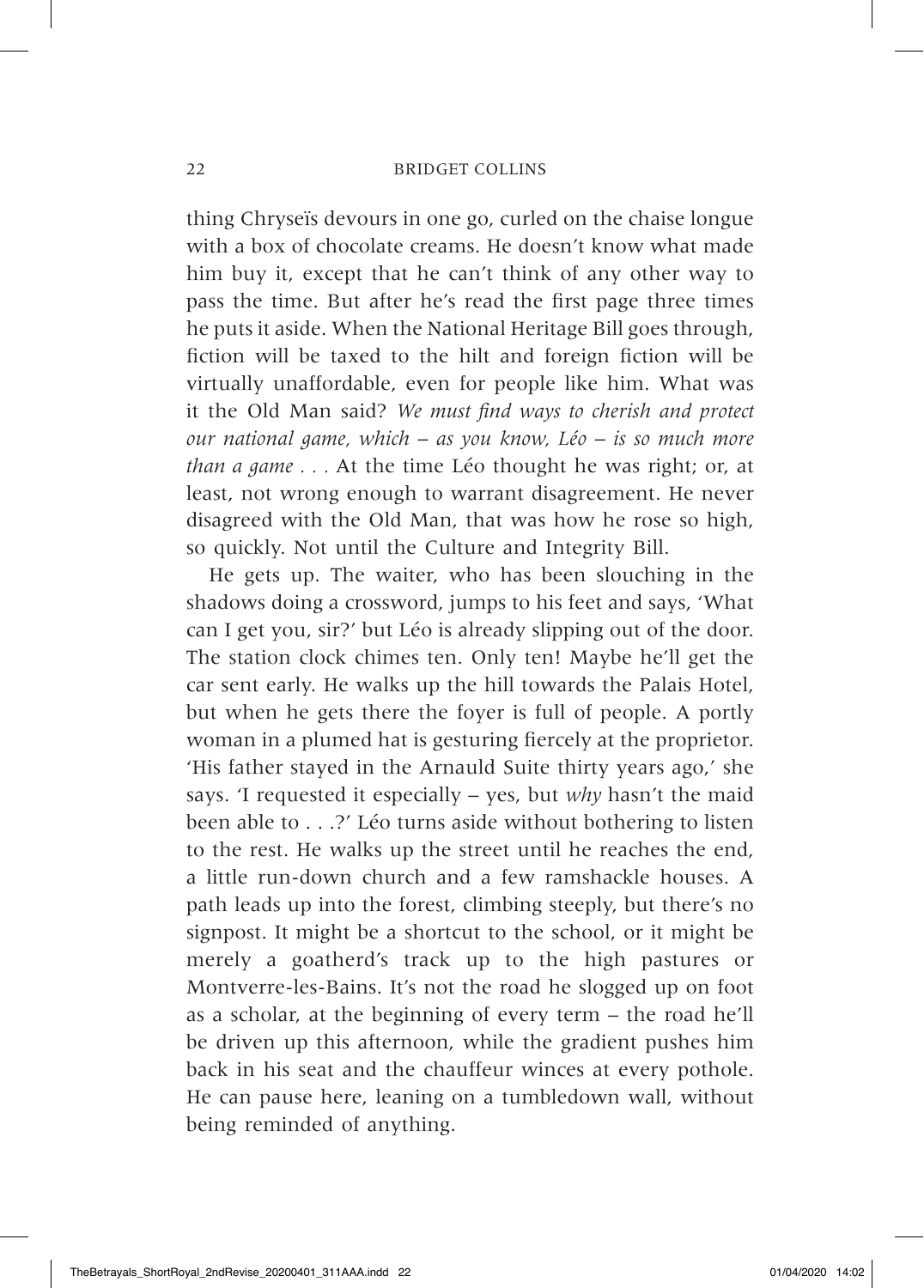He shuts his eyes. The sun is bright through his eyelids. He wonders whether the Palais does a decent lunch, or whether it'll be the same indigestible mixture of cheese and stodge that they gave him for dinner. 'The best hotel in Montverre, sir,' Dettler's new secretary had said, as she held out his tickets and itinerary the day before yesterday, without meeting his eyes. 'I do hope it will be suitable.' Part of him wants to write a terse note to her, suggesting that if she wants to ingratiate herself with Party officials, he doesn't recommend exposing them to bedbugs and heartburn; but it's not worth it, now he's not a Party official. Anyway, he's spoilt. The first time he stayed in Montverre he didn't even have a hotel room, just a bed in a smelly lean-to that was clearly a scullery for the rest of the year, in a house where the family looked at him without warmth and asked him for extra money for the soap he'd used. Yes, now he remembers – it had been one of his father's clerks who had booked it for him, which meant his father must have given instructions not to spend more than necessary. But he hadn't minded much, even though he had to walk for ten minutes in the pre-dawn chill before he got to the signpost, that first time; he can still remember looking up at it, *Schola Ludi 5½*, and the electric jolt of realising that at last he was really here. He'd got up hours earlier than he needed to, determined to be the first at the school gates, and the stars were still out. The sweep of the galaxy above him was richer and clearer than he'd ever seen. He stood and breathed, glad to be alone, his head full of ambition and the *grand jeu*. He'd left his trunk at the Town Hall the day before to be picked up by the porters, so all he had to carry was a knapsack. He knocked on the signpost for luck, took a deep breath, and set off as if he had a whole range of mountains to climb before dawn.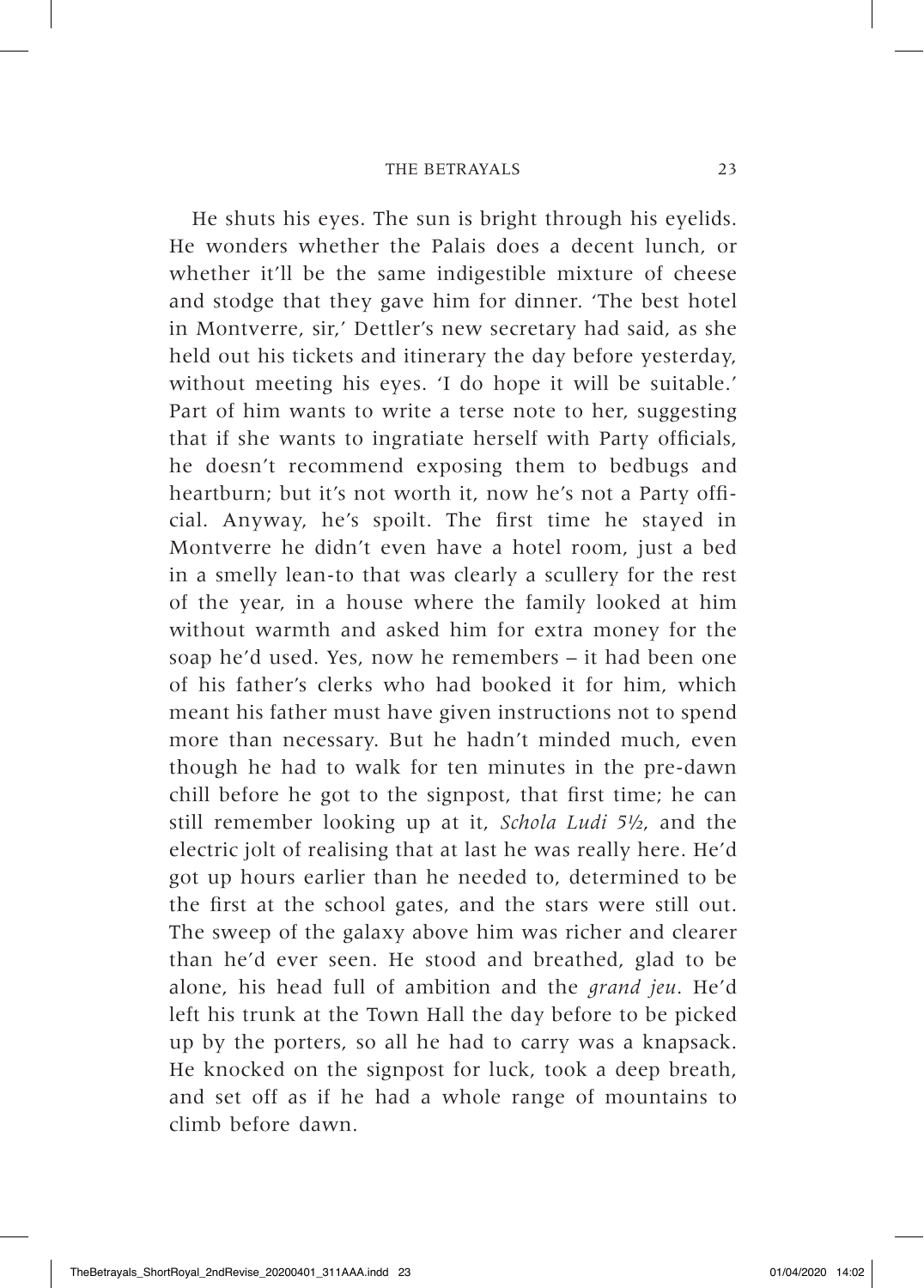His pace slackened quickly, and the burn in his calves started to spread upwards. After a while he forgot to look about him and walked in a dream, his head bowed. It nearly made him trip over his own feet when some unconscious impulse made him glance up, and he saw someone on the path in front of him, in the same dark uniform. The first thing he felt was outrage: *he* was going to be the first to Montverre, not this skinny youth standing still in the middle of the track, staring at nothing. The sky was deep blue, now, ripe with the promise of sunrise, and the shapes of things were starting to emerge from the shadows, newly solid. It should have been beautiful, but he wanted to be alone, the first . . .

'What are you doing?'

The youth looked round. There was something unexpected about his face, something Léo couldn't put his finger on. 'Looking,' he said. The softness of his voice seemed to mock Léo's rudeness.

'Looking at what?'

He didn't answer. Instead he raised his arm, his hand open. Something in the grace of it reminded Léo of the opening gesture of the *grand jeu*: here, it said, is my creation, which you have no choice but to admire.

Léo squinted. 'I can't see anything.' Then he did.

A cobweb. It was huge, a billowing sail of silver, glinting and flickering as the breeze tugged it back and forth, stretching right across the path. Trembling on every intersection were tiny beads of dew: sparkling blue where the light from the sky caught them, dim and star-ridden in the shadows. Léo stared, full of a strange rush of elation and melancholy that was like home-sickness for somewhere he'd never been. It was the feeling he got when he watched a perfect *grand jeu* – and this was as symmetrical and intricate as a game, a perfect classical game. He wanted to have discovered it himself; if this other boy hadn't been here . . .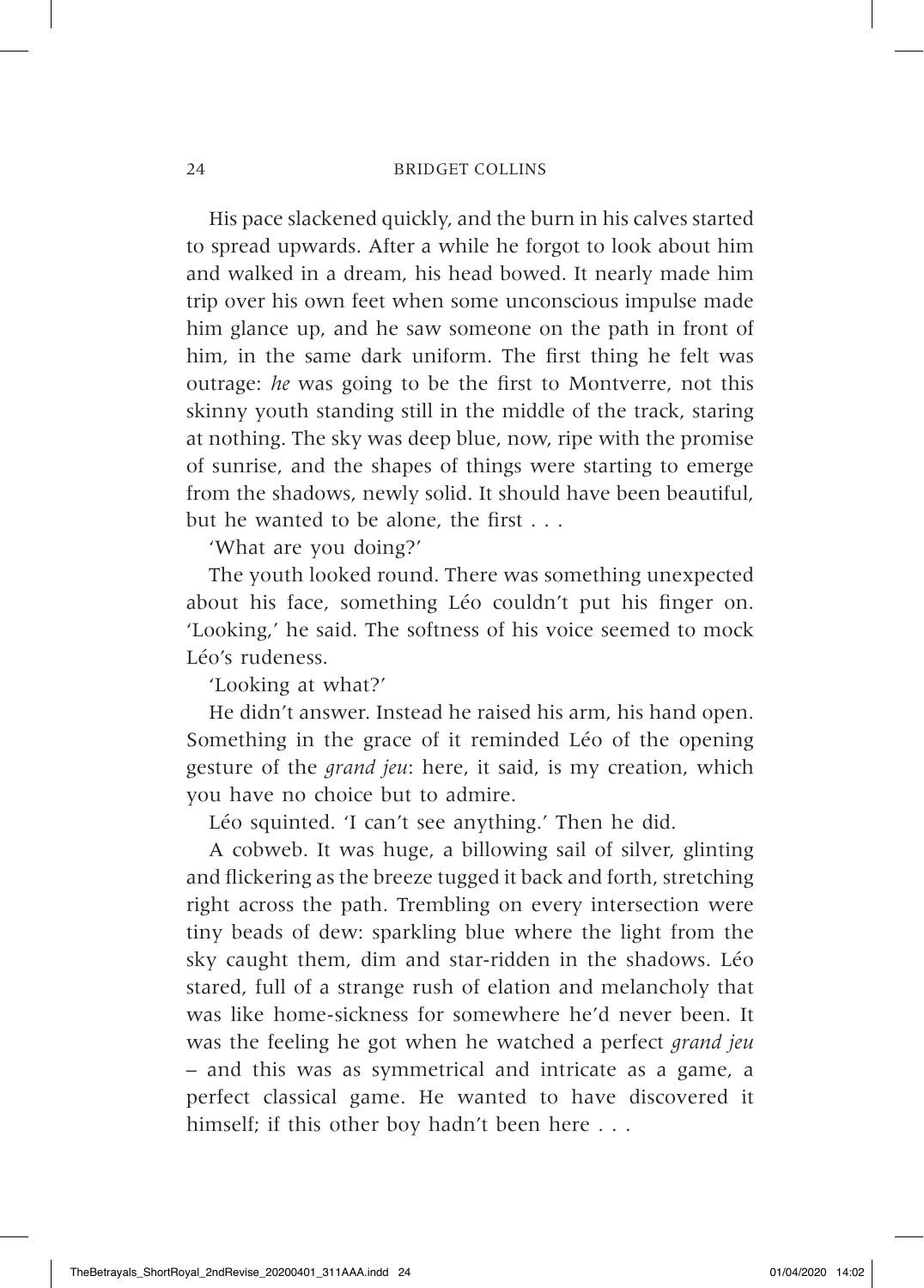He stepped forward – felt the infinitesimal cling of threads on his face – and through. A broken shred of gauze clung to his sleeve.

'Didn't you see? You tore right through – there was a spider's web.'

'Oh,' he said, picking the grey strands off his coat. 'Right. Is that what you were gaping at?'

'It was beautiful,' the other scholar said, as if it was an accusation.

Léo shrugged. 'I have to get going,' he said, and jerked his chin towards the path that led upwards. 'I guess I'll see you around.'

He felt the scholar stare after him. But what else was he supposed to do? The cobweb had been across the whole path; someone would have ripped it down eventually. He refused to let it bother him. He was on his way up to the school, and he was going to be first.

And in the excitement of going through the gates and crossing the famous threshold he almost forgot about that encounter. Then later, when he was trying to find his way from the scholars' corridor down to the dining hall, Felix had bounded towards him, hand outstretched, and said, all in one breath, 'Are you new too? I'm Felix Weber, I'm lost, this place is a maze, let's try this way,' and they turned down a new passage as a door opened further along. There, heavy-eyed and dishevelled, was the young man he'd met on the path. Automatically Léo's eyes went to the name above the door. *Aimé Carfax de Courcy*. 'It's you,' he said, stupidly. 'Hello.'

'I'm Felix Weber,' Felix said. 'We're going to find something to eat. Are you a first-year too?'

He glanced at Léo, and then nodded. 'Carfax,' he said.

'Carfax de Courcy?' Léo said, pointing to the neat whitepainted lettering. 'De Courcy, as in, the Lunatic of London Library?'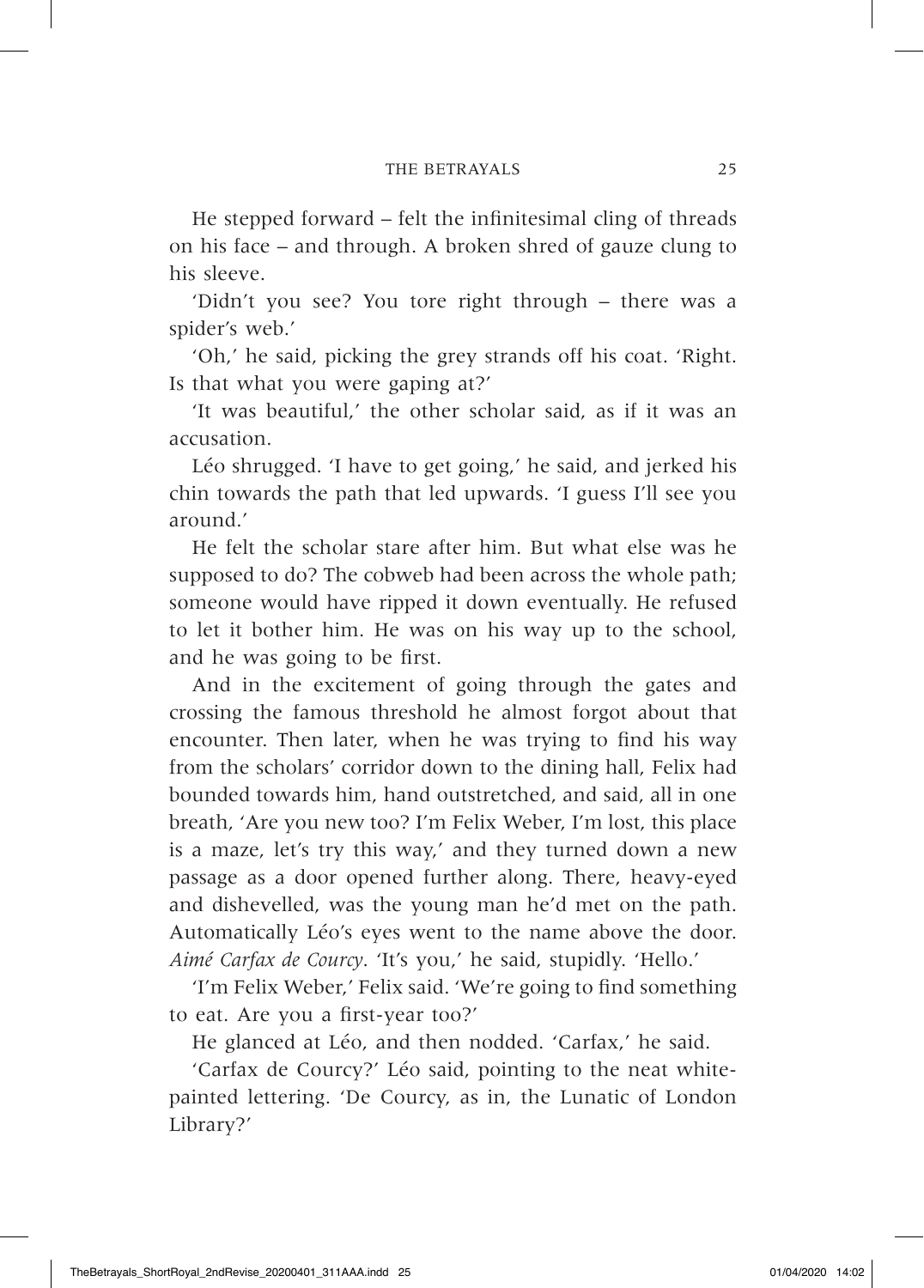'Edmund Dundale de Courcy was my grandfather.'

Léo whistled through his teeth. A perverse bolt of envy went through him. What wouldn't he have given to be here by birthright, not just exam results? He grinned, trying to conceal it. 'Well, I hope the porters frisked you for matches.'

Carfax looked at him, unsmiling. Without a word he pushed past them both and disappeared round the corner.

'What's the matter with him?' Léo said. He'd only been trying to be funny; surely no one should be that sensitive about something that happened decades ago? 'It was a joke.'

'Obviously inherited the crazy strain,' Felix said, and caught his eye. They both started to laugh at the same time, Felix with a high yelping giggle that echoed off the walls.

But it was true, Léo thinks now. Wasn't it? The signs were bloody obvious, even then.

He opens his eyes. The sudden brightness is dazzling; he blinks and wipes away automatic tears. After a moment the bleached wavering shapes settle into houses and trees.

He catches a movement at the edge of his vision. A man moves backwards into a patch of shade; a second later he drops to one knee and fumbles with his shoelaces. But although his head is bent, his eyes keep flicking back to Léo. He stays where he is for an improbably long time before he gets to his feet and lights a cigarette. The smoke drifts along the path, greyish in the sunshine.

A watcher. It shouldn't come as a surprise. But somehow it does, a sick shock of outrage rising in Léo's belly. He wants to shout or throw a stone, as though the man's a vulture he can scare away. He clenches his jaw. Stupid. Childish. Of course they'd send someone to follow him; of course they want to be sure he goes to Montverre. Possibly it's a kind of courtesy to have let him spot the surveillance: or a warning. Do as you're told. Otherwise there are steep cliffs and treacherous paths . . . He holds on to the fury, because he knows that underneath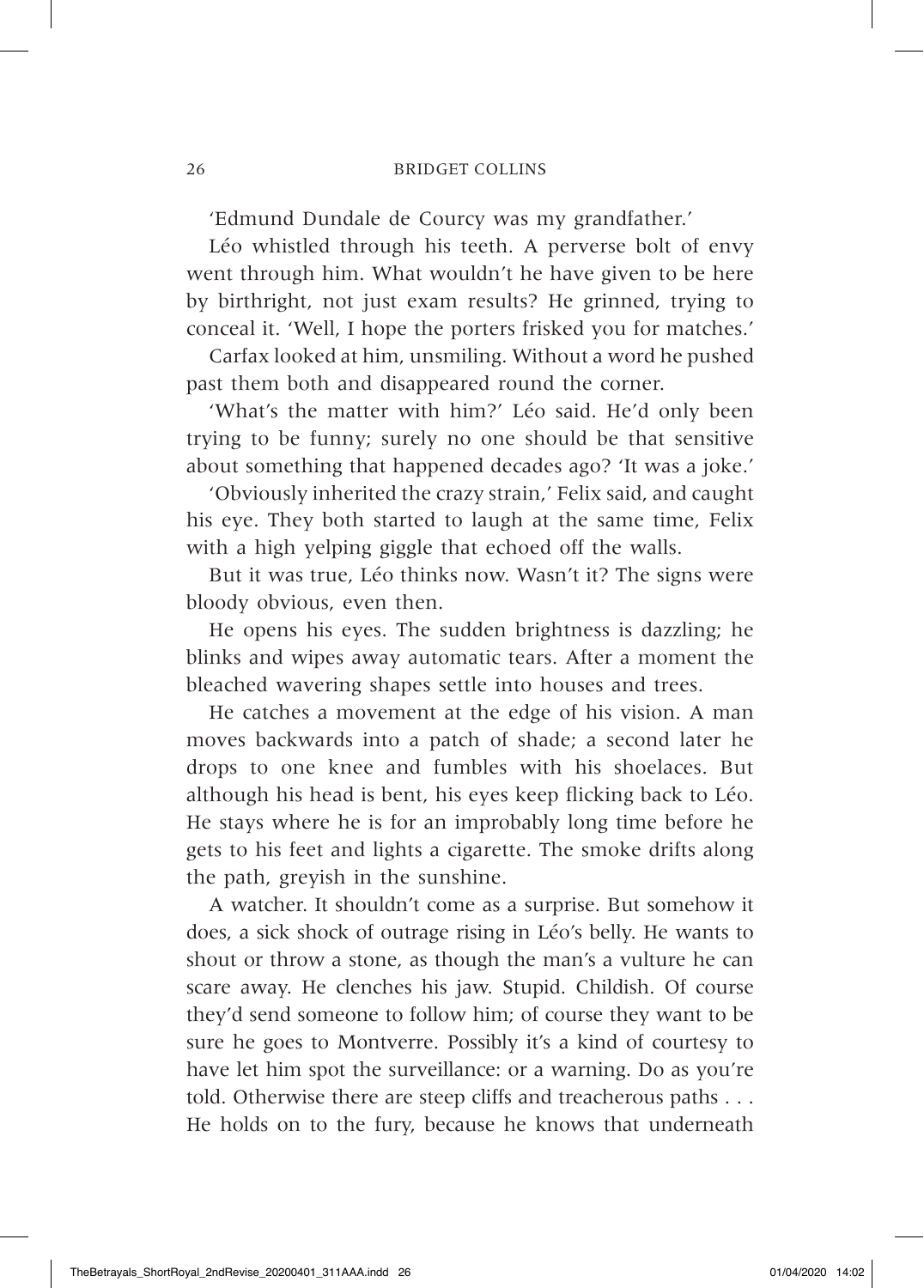he's afraid; and when he turns and walks down the path to the village – passing so close he nearly knocks the cigarette to the ground – it's the other man who flinches, and he's glad.

He orders the car for an hour earlier. He has lunch in the hotel restaurant, looking out at the slope of the village, watching the rising trail of steam as the next train puffs into the station and away again. More first-years pour into the streets as he sips bad coffee and brandy. At last the clock chimes, and he pays his bill and makes his way out to the car. The chauffeur has already loaded his suitcases. He gets in and shuts his eyes. The road up the mountain is as steep and bumpy as he remembered. A tune goes round and round in his head, almost but not quite keeping time with the potholes. The *Bridges of Königsberg*, again. He opens his eyes and looks out of the window, trying to distract himself, but the game has taken hold of him and won't go away. The bloody tune, the move into the Eulerian path, the mathematical proof, the sweep of Prussian history . . . It's ungainly, awkward, and he's always hated it. It's the most overrated game ever played. As they drive up the final bend and come within sight of the gates, it reaches a crescendo. The chauffeur gets out of the car and knocks on the porters' door to ask them to open the gates, and Léo gets out too, suddenly desperate for some fresh air. The music sings in his ears. He turns to look back the way they came, down towards the valley, the forest and the scattered waterfalls, the road disappearing out of sight. It's almost the view he had from his cell when he was a scholar. The air is thinner up here and it's hard to breathe.

The gates open. The chauffeur says, 'Excuse me, sir,' and gets back into the driving seat.

The tune pauses, and resumes with a new venom. Léo stays where he is. In a moment he'll turn and smile at the